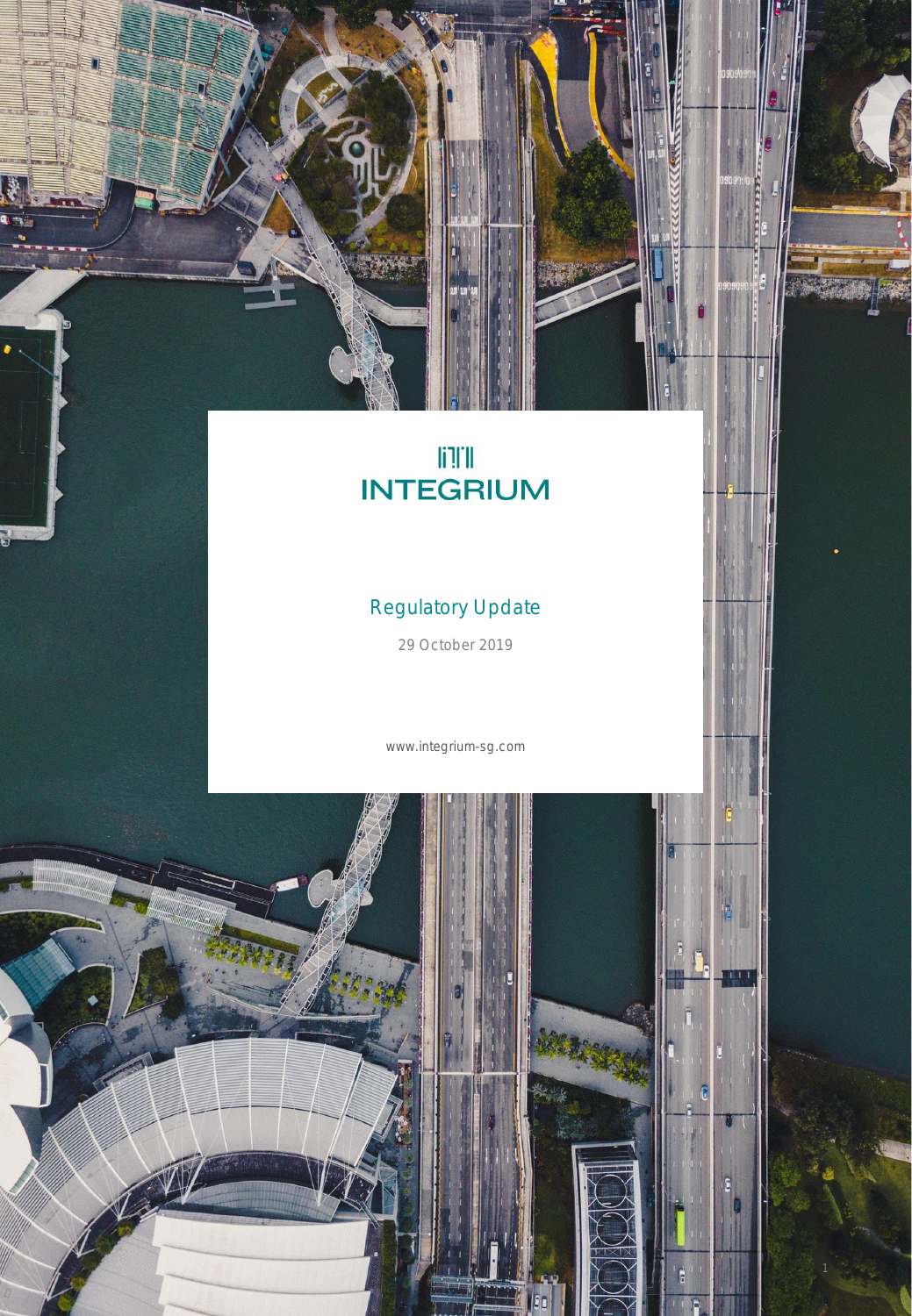# Frequently Asked Questions on the Payment Services Act

The MAS has released FAQs on the licensing and regulation of payment services providers ahead of the release of the finalized Regulations.

**29 October 2019**

In anticipation of the implementation of the Payment Services Act (the "PSA"), the Monetary Authority of Singapore ("MAS") on 4 October 2019 released a series of frequently asked questions (the "FAQs") relating to the PSA. These FAQs were meant to provide guidance on, amongst other things, the licensing and regulation of payment service providers, and oversight of payment systems. This bulletin summarizes the key takeaways from the FAQs.

# **PART 1:** Rationale for Introduction of a New Payment Services Regulatory Framework and Timeline

The FAQs provide a summary of the rationale for the PSA, including the consolidation and replacement of the Payment Systems (Oversight) Act ("**PS(O)A**") and the Money-changing and Remittance Businesses Act ("**MCRBA**") and expansion of regulatory oversight to include other parts of the payment system. The FAQs also discuss the proposed timeline for the PSA to go into effect, which is currently targeted for the first quarter of 2020.

## **PART 2:** Designation Framework

The FAQs outlines four MAS' considerations on what will be trigger designation under the PSA.

- i. If a disruption in the operations of the payment system could trigger, cause or transmit further disruption to participants or cause systemic disruption to Singapore's financial system (e.g., the MEPS+ interbank payment system).
- ii. If a disruption in the operations of the payment system could affect public confidence in payment systems or Singapore's financial system (e.g., FAST, GIRO, NETS systems).
- iii. If MAS deems it necessary in the interest of the public to do so.
- iv. If the payment system is widely used by other payment system providers or operators that may pose risks to efficiency and competition in the financial system.

This publication is provided by Integrium for educational and not intended and should not be construed as providing legal or other advice.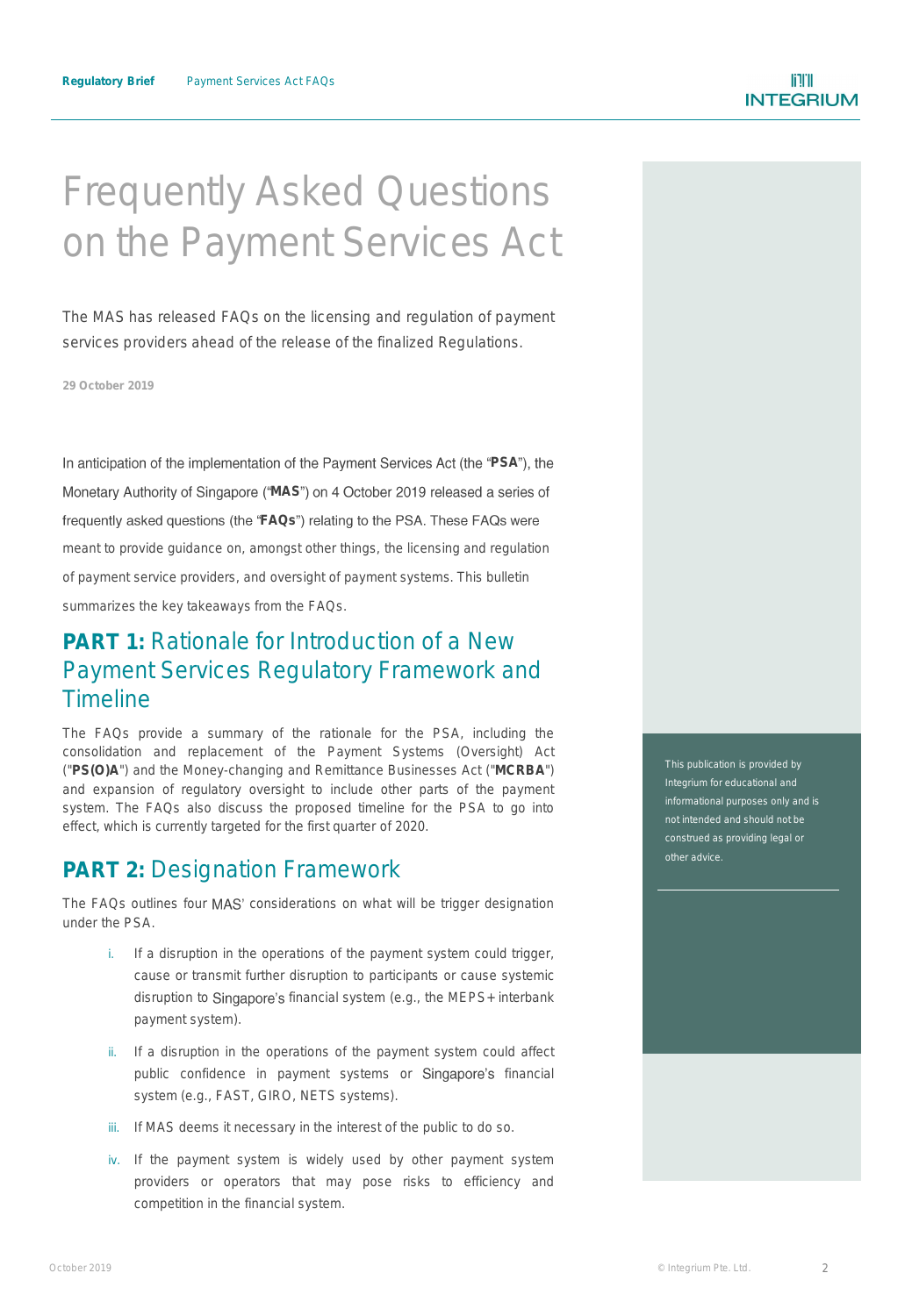The first three were retained from the existing PS(O)A, with the fourth being an additional consideration under the PSA.

# **PART 3:** Licensing Framework and Licensable **Activities**

#### *Factors MAS Considered in Drafting the PSA*

The FAQs provide some guidance on the factors MAS considered in identifying what activities should be regulated under the PSA. These possess the following characteristics.

- 1. The service has a clear payment nexus.
- 2. The service provider processes funds or acquires transactions for merchants.
- 3. The service provider contracts or deals with the consumer or merchant.

As such, service providers that process data (e.g., payment instructions) only will not need to be licenced under the PSA. Thus, payment instrument aggregation services and data communication platforms do fall under the scope of the PSA.

#### *Loyalty Programmes and Other Limited Purpose E-Money*

In addition, the PSA carves out certain "limited purpose e-money" or "limited purpose digital payments tokens" that do not pose sufficient risk to warrant regulation, such as loyalty programs. The FAQs provides two factors MAS will likely access (amongst others) in any analysis.

- 1. Whether the programme under which such points are issued are marketed to customers as a loyalty programme or a payment services.
- 2. Whether any part of the programme conflicts with its stated purpose of promoting the purchase of goods or services provide by the loyalty points issuer (or any merchant specified by the issuer).

#### *Merchant Acquirers*

The FAQs note that the service of merchant acquisition (where the entity enters into a contract with a merchant to accept and process payment transactions which results in a transfer of money to the merchant) may possibly overlap with domestic or cross border money transfer (e.g., if it serves the payer as well, which is common for e-money issuers). In such a case, the entity's licence should cover all the payment services the entity provides. The FAQs go on to say that merchant acquisition services usually include providing a point of sale terminal or online payment gateway, which seems to be two factors MAS may consider on this issue.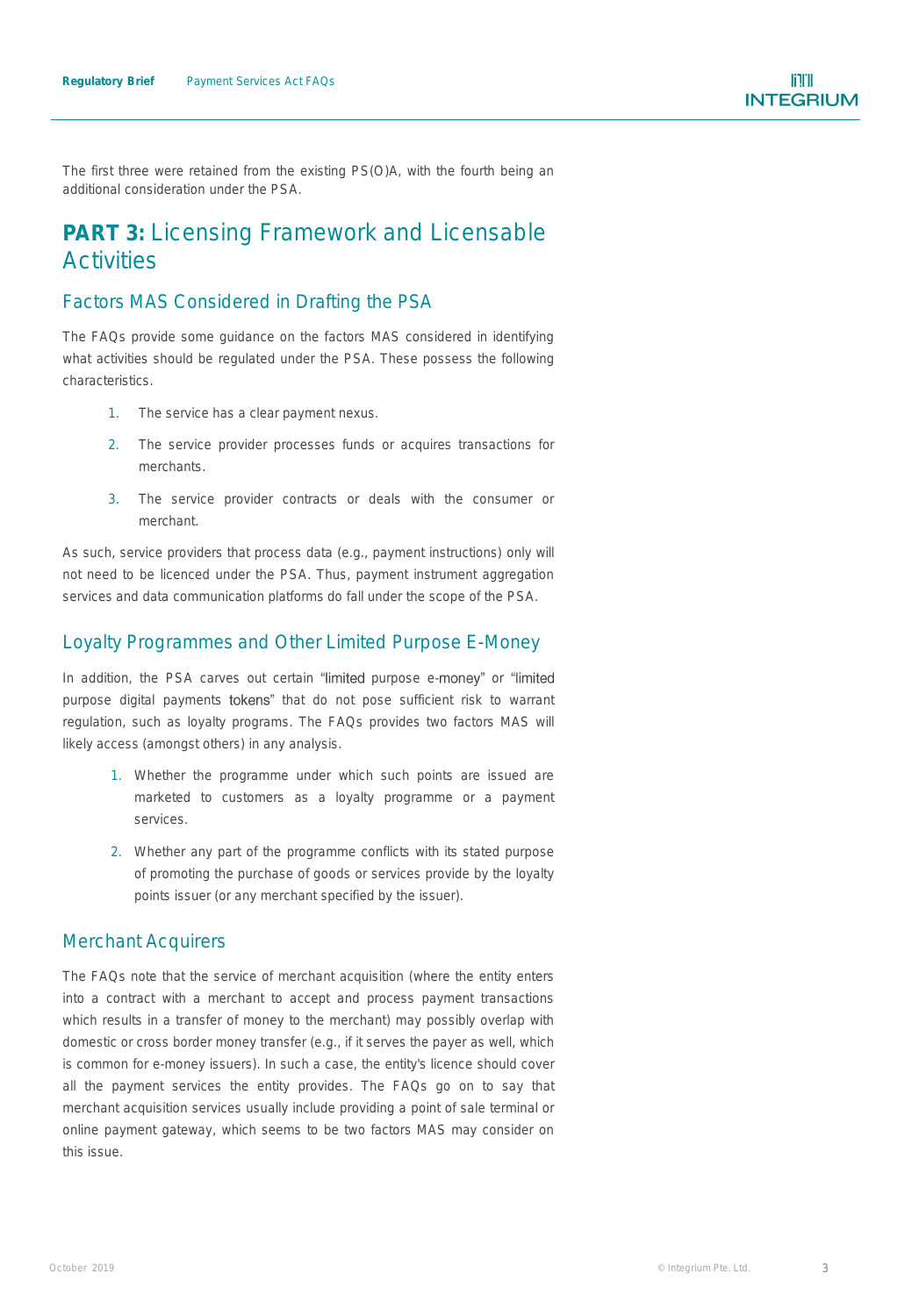#### *E-Wallet Top Up Services*

The FAQs note that e-wallet top up services that accept money from a customer that is then sent to an e-wallet operator does not, itself, provide an account issuance service. This clarifies what may be an exemption for domestic transfer services that work with account issuers. MAS also notes that the PSA will regulate entities operating e-wallet services separately from those that issue emoney, given that the e-wallet operators may not always be the e-money issuers. This is also because account issuance services provided by e-wallet service providers are deemed to carry significantly higher ML/TF risks, technology risks, user protection and interoperability concerns.

#### *Foreign Payment Service Providers*

For foreign applicants for a licence under the PSA, the following criteria will have to be met.

- i. The applicant must be incorporated outside of Singapore.
- ii. The applicant must have an executive director who meets Singapore residency requirements.
- iii. The licensee must have a permanent place of business or registered office in Singapore.
- iv. The licensee must appoint at least one person to be present at the licensee's permanent place of business or registered office to attend to queries or complaints from any payment service user.
- v. The licensee must keep books of all its transactions relating to any payment service provided at its permanent place of business or registered office.

# **PART 4: Regulatory Risk (1) - AML/CFT**

As with all things, MAS will have a risk-based approach to the PSA, and AML/CFT requirements will be calibrated to the level of risk posed by each service. It bears reminding that the draft Notice [PSN02](http://www.integrium-sg.com/psa_notice_sept19.html) illustrates this risk based approach by stringent requirements to digital payments tokens ("DPT") service providers, due to the anonymity, speed, and cross border nature of their services.

In line with international standards and guidance, the MAS intends to make legislative amendments by the end of 2020 to include the regulation of service providers who provide, on a standalone basis, the transfer of DPTs or provision of custodian wallets. MAS also intends to have the PSA extend to cover Singaporeincorporated entity that undertakes DPT services outside of Singapore.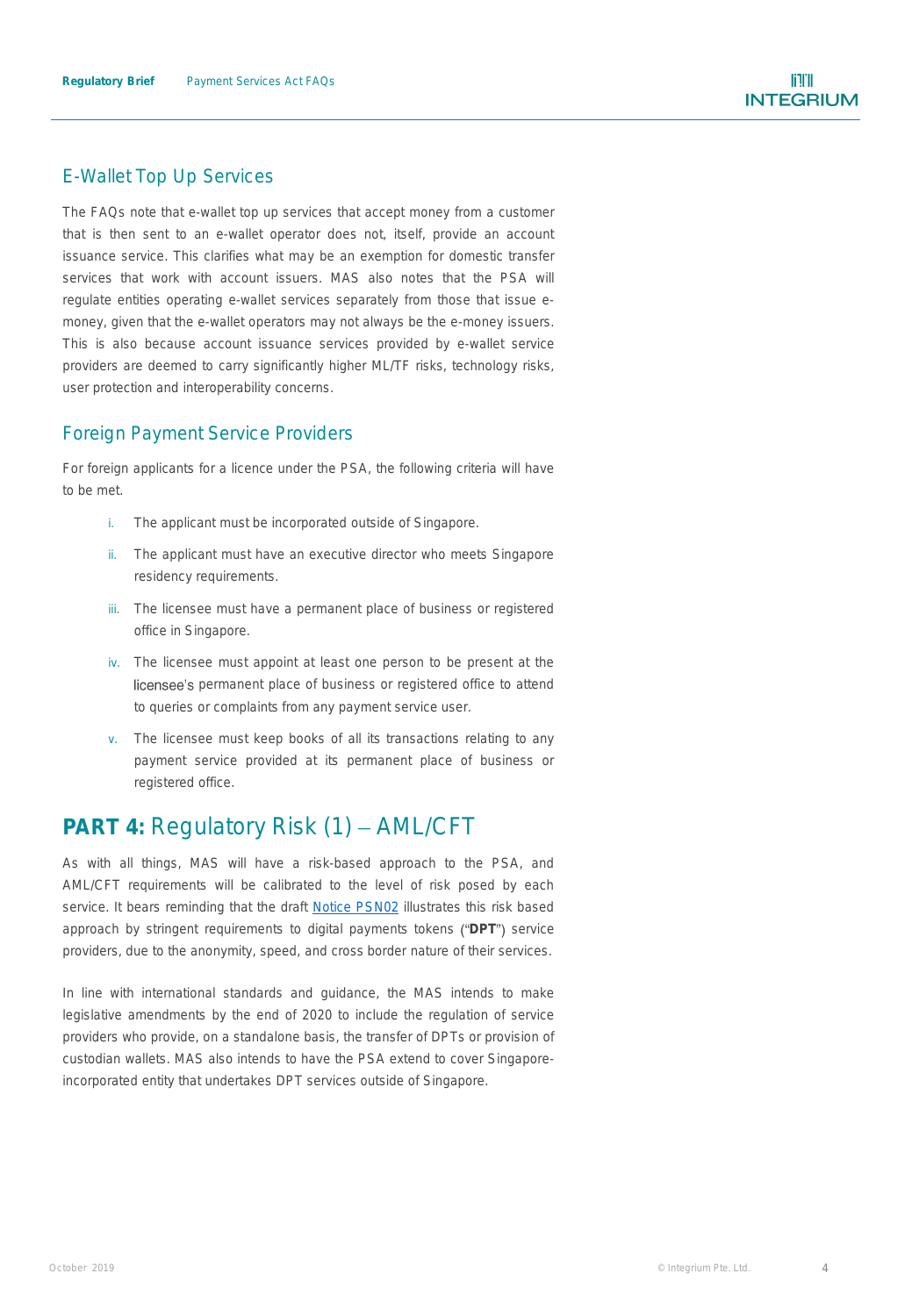# **PART 5: Regulatory Risk (2) - User Protection**

The FAQs go into detail at several points to explain why MPIs are required to safeguard their e-money float, including a reminder that e-money are not bank deposits and not protected by deposit insurance. MAS also notes that, while a prescribed amount of security must be kept with MAS for the due performance of obligations in case of flight or other events, ' customers, that sum may not be able to protect customers entirely from losses. The FAQs go on to remind that investors into DPTs are not protected by legislation administered by MAS.

# **PART 6: Regulatory Risk (3) – Fragmentation** and Interoperability

While MAS continues to push for interoperability, including the introduction of FAST and PayNow and the push for unified point of sale terminals and Singapore Quick Response Code, MAS will only impose the interoperability measures when the circumstances need and not upon the commencement of the PSA.

# **PART 7: Regulatory Risk (4) – Technology and** Cyber Risk

All licensees are expected to adopt the industry best practices outlined in the MAS' Guidelines on Technology Risk Management ("TRM"); and ensure adherence to the latest MAS Notice on Cyber Hygiene (which will come into effect on 6 August 2020). Although the requirements set out in the MAS' Notice on TRM will not be imposed on all licensees, the PSA will accord MAS the authority to impose the TRM requirements on licensees that it deems have become significant players in the payment industry. The FAQs go on to note, however, that the TRM requirements on maintaining high availability, recoverability, data protection, and incident reporting will only be required of Designated Payment Systems.

## **PART 8: Activity Restrictions**

The FAQs clarify that the PSA prohibits licensees from engaging in consumer lending activities as the regulatory framework has been kept proportionate to the risks they pose (i.e., to only conduct payment-related activities). Related to this, and to the above point under Regulatory Risk  $(2)$  – User Protection regarding safeguarding of assets, e-money issuers cannot on-lend customer money or use customer monies to materially finance their business activities. This prohibition does not apply to other payment service providers as, generally, any customer money collected would not reside with them for long periods of time.